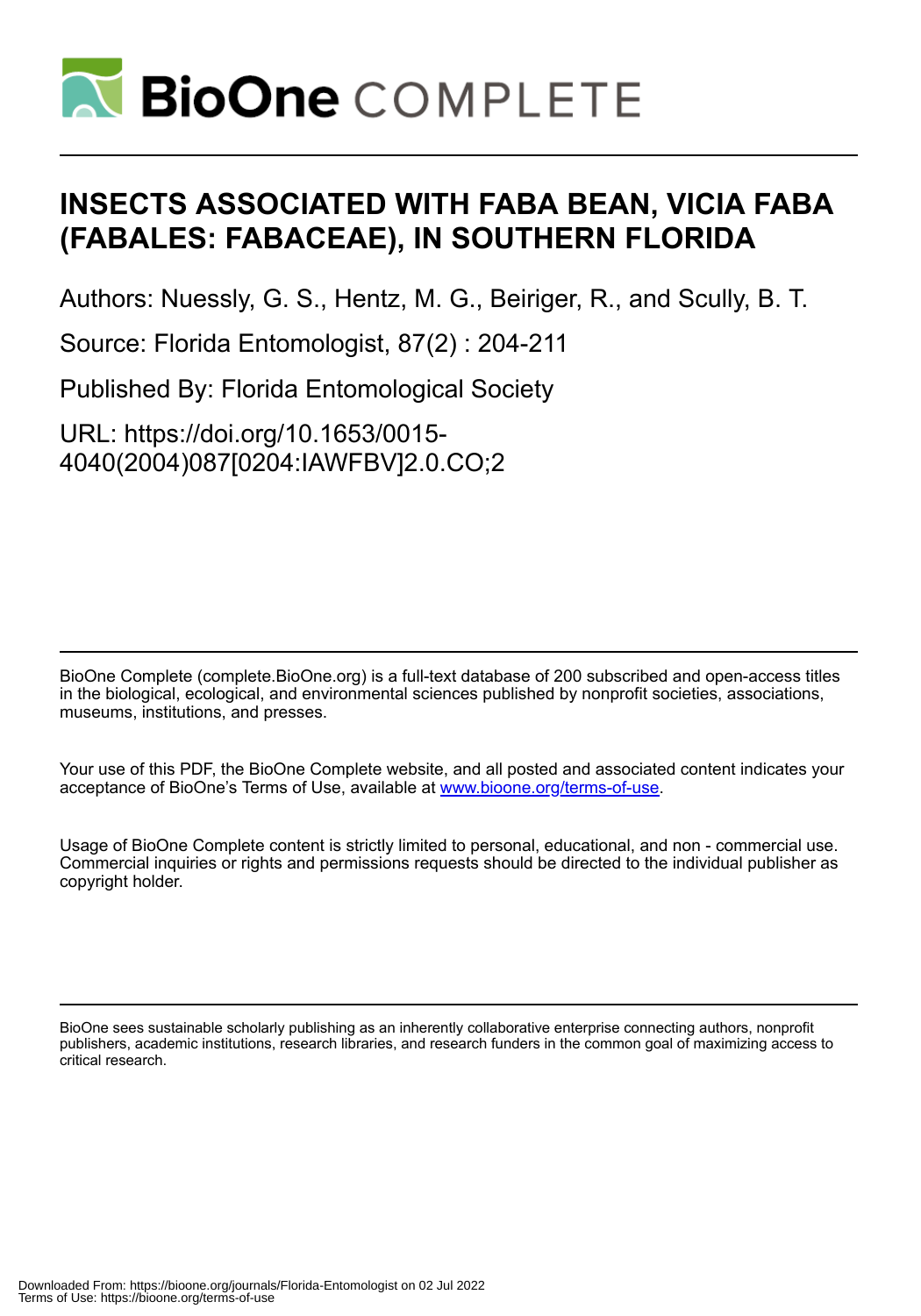# INSECTS ASSOCIATED WITH FABA BEAN, *VICIA FABA* (FABALES: FABACEAE), IN SOUTHERN FLORIDA

G. S. NUESSLY $^{1,2}$ , M. G. HENTZ<sup>1</sup>, R. BEIRIGER<sup>1</sup> AND B. T. SCULLY $^{3,4}$ 

1 Everglades Research and Education Center, University of Florida, Institute of Food and Agricultural Sciences 3200 E. Palm Beach Rd., Belle Glade, FL 33430-4702

2 Department of Entomology and Nematology, P.O. Box 110620, Gainesville, FL 32611-0620

3 Department of Horticultural Sciences, P.O. Box 110690, Gainesville, FL 32611-0690

4 Indian River Research and Education Center, 2199 S. Rock Rd., Ft. Pierce, FL 34945-3138

# ABSTRACT

One hundred faba bean (*Vicia faba* L., Fabales: Fabaceae) accessions from the USDA-NSSL Seed Repository in Prosser, WA were grown outdoors in southern Florida from December 2000 through April 2001 and October 2001 through April 2002 to both evaluate their potential as a forage crop and to initiate selections of superior genotypes. Insect herbivores and their predators were observed for feeding associations and collected for identification throughout the two seasons of trials. Sixty-one species of insect herbivores and nectaring predators and parasitoids were observed feeding on or were captured on faba bean leaves, stems, flowers, extra-floral nectaries or pods. Additionally, thirty-two species of predacious and parasitic insects were observed eating herbivorous insects or captured while searching for prey or hosts on faba beans plants. The most significant damage was caused by large populations of *Aphis craccivora* Koch (Hemiptera: Aphidae) that fed on terminals and young leaf and stem tissue. Six Coccinellidae species fed upon aphids and reproduced on the crop. Pods were damaged by reproducing populations of *Leptoglossus phyllopus* (L.) (Hemiptera: Coreidae) and *Nezara viridula* (L.) (Hemiptera: Pentatomidae).

Key Words: *Aphis craccivora*, *Leptoglossus phyllopus*, *Nezara viridula*, bidens mottle mosaic, faba bean, *Vicia faba*

#### **RESUMEN**

Cien accesiones de haba (*Vicia faba* L., Fabales: Fabaceae) del Repositorio de Semillas de USDA-NSSL en Prosser, WA fueron sembradas en el campo en el sur de Florida de diciembre 2000 hasta abril 2001 y de octubre 2001 hasta abril 2002 para evaluar su potencial como cultivo de forraje y para iniciar la selección de genotipos superiores. Los insectos herbívoros y sus depredadores fueron observados para determinar las asociaciones alimentarias y recolectados para identificarlos durante dos estaciones de pruebas. Sesenta y una especies de insectos herbívoros y depredadores que se alimentaban del néctar, parasitoides que fueron observados alimentándose de la planta, o fueron capturados en las hojas, tallos, flores, néctar extra-floral o las vainas de haba. Además, treinta y dos especies de insectos depredadores y parasíticos fueron observados alimentándose de insectos herbívoros, o capturados mientras estaban buscando presas u hospederos sobre el haba. El daño más significativo fué causado por la alta población de *Aphis craccivora* Koch (Hemiptera: Aphidae) que se alimentó de los terminales y del tejido tierno de las las hojas y el tallo. Seis especies de Coccinellidae se alimentaron de los áfidos y se reprodujeron en el cultivo. Las vainas fueron dañadas por poblaciones de *Leptoglossus phyllopus* (L.) (Hemiptera: Coreidae) y de *Nezara viridula* (L.) (Hemiptera: Pentatomidae) reproduciéndose sobre el cultivo.

The faba bean, *Vicia faba* L., is a cold hardy, grain legume originally domesticated in the Hindustani region of central Asia, but now cultivated from tropic to sub-arctic climates (Zeven & Zhukovsky 1975). This taxa has been artificially divided by seed size into three subspecies (Polhill & van der Maesen 1985). The broad bean (*V. faba* var. *major* Harz) is mostly grown as a grain vegetable because of its large seed size, while the

horse bean (*V. faba* var. *equina* Pers.) and the pigeon or tick bean (*V. faba* var. *minor* Beck) are grown primarily for animal feed or as a green manure crop. In Europe, these two later species are referred to as "field beans" (Bond et al. 1985). In Florida, faba bean production is uncommon, and broad beans are only rarely seen in Florida gardens (Stephens 1994). However, Florida does have significant and diverse legume based indus-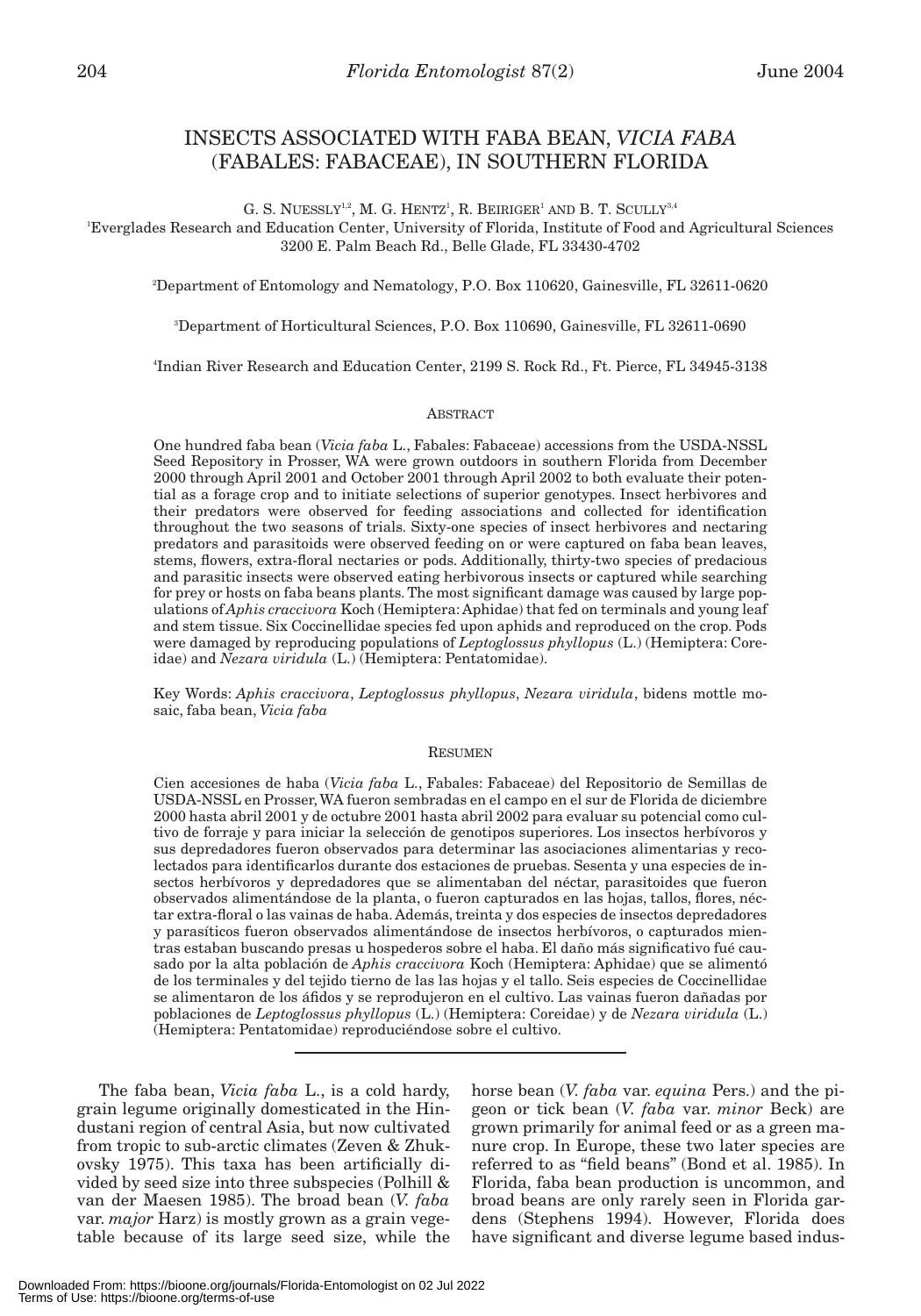tries throughout the state, which range from exotic oriental vegetables such as the winged bean (*Psophocarpus tetragonolubus* (L.) DC.) to forage legumes including clovers. Large commercial industries are in place for peanuts (*Arachis hypogaea* L.) and fresh market beans (*Phaseolus vulgaris* L.), with smaller production of cowpea (*Vigna unguiculata* (L.) Walp.) (Florida Agricultural Statistics Service 2001). Additionally, uses of feral legumes such as *Aeschynomene* spp. vacillate from weed to cover crop to domesticated forage. With the rare exception of the Austrian pea (*Pisum sativum* var. *arvense* (L.) Poiret) used by recreational hunters for deer browse, most legumes grown in Florida are warm season crops and frost intolerant. The faba bean is one of a few freeze tolerant winter legumes that could be integrated into Florida agriculture as either a vegetable or forage crop. It could enlarge the array of winter vegetable crops or be inserted into a silage cropping system that includes corn (*Zea mays* L.) and sorghum (*Sorghum bicolor* Moench) to support the cattle and dairy industries. It has the ancillary benefits of nitrogen fixation and thus a reasonably low fertility requirement.

Any assessment of a crop's potential in a new region would be aided by the knowledge of the insect fauna that would be associated with its production. Insect and nematode pests of faba beans were broadly reviewed by Bardner (1983) and Cammel & Way (1983). Economically important faba bean insect pests include aphids that cause direct feeding damage and transmit plant viruses (e.g., *Aphis fabae* Scopoli, *A. craccivora* Koch, *Acyrthosiphon pisum* (Harris), and *Megoura viciae* Buckton) (Hemiptera: Aphidae), as well as leafhoppers, thrips, moth larvae, leafmining fly larvae, seed beetles and weevils. Many insect species are found on warm season legumes in Florida, some of which are considered to be commercial pests (Pernezny et al. 2004). It is reasonable to assume that some of these insects would overlap onto faba beans, but an actively growing legume crop in the winter season could host additional insect species not typically found on warm season legumes. The purpose of this research was to identify insects and their association (i.e., herbivorous, predacious, parasitic) with experimental plots of faba beans grown from October to April in southern Florida. Our findings are discussed in relation to other known insect pests of faba beans in the western hemisphere and of Florida legumes in general.

ucation Center, Belle Glade, Palm Beach County, Florida. Sixty-seven of these accessions were planted on December 1, 2000 and grown through April 30, 2001. Selections were made based on horticultural and agronomic characters and planted with the remaining 33 accessions in October 2001 and grown through April 2002. Plants were grown outdoors in 40 above-ground, concrete-walled production bins, 76.2 cm deep and 2.1 m long, filled with Palm Beach soil mix (50% compost, 25% clean sand, 25% bark, Odum's, West Palm Beach, FL). Seeds were planted 10 to 15 cm apart in rows spaced 46 cm on center, five rows per bin. Six seeds of each accession were planted in a row with final plant density averaging four plants per row and 20 plants per bin. Plots were provided with a complete fertilizer plus micro nutrients mixed with the soil at planting. Additional fertilizer (20-20-20 plus micro nutrients and ammonium nitrate) was applied at label rates on a regular basis from early February to early April in both seasons. The plants were grown insecticide free until March of both years when imidacloprid (Provado 1.6 Flowable, Bayer CropScience LP, Research Triangle Park, NC) was applied at 3 fl. oz per acre to control excessive populations of cowpea aphids, *Aphis craccivora*. A composite population of PI lines from seeds left over from selections from the previous season was mixed together and planted in the field on 31 October 2001 for observation and collection of associated insects. Hand-held planters (Almaco, Nevada, IA) were used to plant the seeds 10 cm apart in 4 rows 76 cm on center and 114 m long in a Lauderhill organic soil (i.e., euic, hyperthermic Lithic Medisaprists) at the Everglades Research and Education Center, Belle Glade, FL.

Plants were examined weekly for presence of insects at various times from early morning to early evening to survey the entire photophase. Observations of feeding associations with faba bean leaves, stems, flowers, and pods, as well as predacious and parasitic activity against insect herbivores was recorded whenever possible before specimens were collected and preserved for identification. Insects were identified to species where possible through the use of published systematic keys and direct comparisons with museum specimens housed at the Division of Plant Industry in Gainesville, Florida.

### RESULTS AND DISCUSSION

# Plant and Nectar Feeders

Insects found in association with faba beans during the two seasons are divided into plant and nectar feeders (Table 1) and predators and parasitoids (Table 2). Notes on feeding associations are included for only those directly observed. Insects that caused visible damage to terminals,

# MATERIALS AND METHODS

One hundred faba bean accessions in the range from PI 301011 through PI 577748 were acquired from the USDA-NSSL Seed Repository in Prosser, WA. The accessions were split planted in two seasons at the Everglades Research and Ed-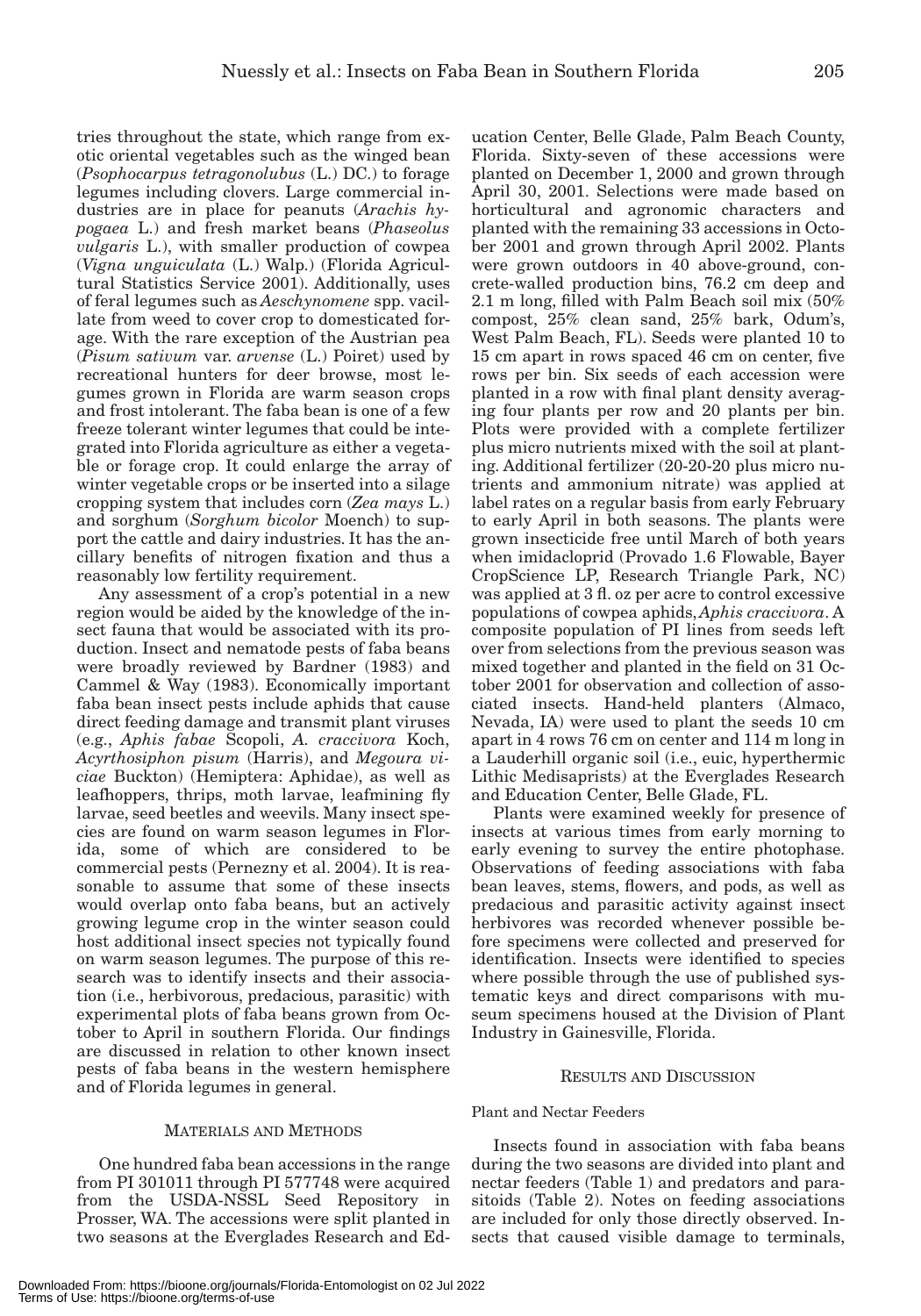|       | IN 2001 AND 2002. | TABLE 1. INSECTS FOUND FEEDING ON LEAVES. STEMS. FLOWERS AND PODS OF FABA BEANS AT BELLE GLADE. FLORIDA |                                      |  |
|-------|-------------------|---------------------------------------------------------------------------------------------------------|--------------------------------------|--|
| Order | Family            | Insect                                                                                                  | Life stage $\blacksquare$ Plant part |  |

| Order        | Family         | Insect                                                                   | Life stage <sup>1</sup> | Plant part            |
|--------------|----------------|--------------------------------------------------------------------------|-------------------------|-----------------------|
| Orthoptera   | Acrididae      | Chortophaga australion Rehn & Hebard                                     | Α                       | Leaf                  |
|              | Tettigoniidae  | Microcentrum rhombifolium (Saussure)                                     | A                       | Leaf                  |
| Thysanoptera | Thripidae      | Frankliniella bispinosa (Morgan)                                         | L & A                   | Flower                |
|              |                | Frankliniella insularis (Franklin)                                       | A                       | Flower                |
|              |                | <i>Frankliniella kelliae</i> (Sakimura)                                  | A                       | Flower                |
| Hemiptera    | Miridae        | Creontiades rubinervis (Stal)                                            | Α                       | Leaf                  |
|              | Lygaeidae      | Oncopeltus cayensis Torre-Bueno                                          | A                       | Stem/pod              |
|              |                | Oncopeltus fasciatus (Dallas)                                            | A                       |                       |
|              |                | Ozophora trinotata Barber                                                | A                       | Leaf                  |
|              | Pyrrhicoridae  | Dysdercus mimulus Hussey                                                 | A                       | Pod                   |
|              | Coreidae       | $A can those phala femorata$ (F.)                                        | A                       | Pod                   |
|              |                | Anasa scorbutica (F.)                                                    | A                       | Pod                   |
|              |                | Leptoglossus phyllopus (L.)                                              | N & A<br>A              | Pod<br>Pod            |
|              | Alydidae       | Zicca taeniola (Dallas)<br>Stenocoris tipuloides (DeGeer)                | A                       |                       |
|              | Pentatomidae   | Acrosternum hilare (Say)                                                 | N & A                   | Pod                   |
|              |                | Acrosternum marginatum (Palesot de Bearvois)                             | A                       | Pod                   |
|              |                | Edessa bifida (Say)                                                      | A                       | Pod                   |
|              |                | Euschistus ictericus (L.)                                                | A                       | Pod                   |
|              |                | Euschistus quatrator Raulston                                            | A                       | Pod                   |
|              |                | Nezara viridula (L.)                                                     | N & A                   | Pod                   |
|              |                | $Thyanta\, perditor(F.)$                                                 | A                       | Pod                   |
|              | Cicadellidae   | Draeculocephala mollipes (Say)                                           | N & A                   | Leaf                  |
|              |                | Gypona sp.                                                               | N & A                   | Leaf                  |
|              | Delphacidae    | Perkinsiella saccharicida Kirkaldy                                       | A                       |                       |
|              | Aphidae        | Acyrthosiphon pisum (Harris)                                             | N & A                   | Leaf                  |
|              |                | Aphis craccivora Koch                                                    | N & A                   | Leaf and stem         |
|              | Pseudococcidae | <i>Planococcus citri</i> (Risso)                                         | Α                       | Root and stem         |
| Coleoptera   | Scarabaeidae   | Anomala marginata (F.)                                                   | A                       | Pollen/nectar         |
|              |                | Euploria sepulcralis(F.)                                                 | A                       | Pollen/nectar         |
|              |                | Trigonopeltastes delta Forster                                           | Α                       | Pollen/nectar         |
|              | Cantharidae    | Chauliognathus marginatus (F.)                                           | A<br>A                  | Pollen/nectar<br>Leaf |
|              | Chrysomelidae  | Diabrotica balteata Leconte<br>Diabrotica undecimpunctata howardi Barber | Α                       | Leaf                  |
|              | Curculionidae  | Diaprepes abbreviatus (L.)                                               | A                       | Leaf                  |
|              |                |                                                                          | Α                       |                       |
| Lepidoptera  | Pyralidae      | <i>Hellula rogatalis</i> (Hulst)<br>Herpetogramma phaeopteralis (Guenee) | A                       |                       |
|              |                | $Spoladea$ recurvalis $(F.)$                                             | Α                       |                       |
|              | Arctiidae      | Spilosoma virginica (F.)                                                 | L                       | Leaf                  |
|              | Noctuidae      | Feltia subterranea (F.)                                                  | L                       | Seedling stem         |
|              |                | Spodoptera eridania (Cramer)                                             | L                       | Leaf                  |
|              | Saturniidae    | Automeris io io $(F.)$                                                   | L                       | Leaf                  |
|              | Hesperiidae    | Lerema accius (J. E. Smith)                                              | $\boldsymbol{\rm{A}}$   | Flower                |
| Diptera      | Stratiomyidae  | <i>Hedriodiscus trivittatus</i> (Say)                                    | Α                       |                       |
|              |                | Hermetia illucens (L.)                                                   | Α                       |                       |
|              | Otitidae       | $E$ uxesta annonae $(F)$ .                                               | Α                       |                       |
|              | Tephritidae    | Xanthaciura insecta (Loew)                                               | A                       |                       |
|              | Agromyzidae    | Liriomyza trifolii (Burgess)                                             | L & A                   | Leaf                  |
| Hymenoptera  | Chrysididae    | Chrysis sp.                                                              | Α                       | Nectar                |
|              | Halictidae     | Agapostemon splendens (Lepeletier)                                       | Α                       | Nectar                |
|              |                | <i>Halictus</i> sp.                                                      | Α                       | Nectar                |
|              | Anthophoridae  | Xylocopa micans Lepeletier                                               | Α                       | Nectar                |
|              | Apidae         | Apis mellifera L.                                                        | Α                       | Pollen/nectar         |

1 Life stage: L, larva; N, nymph; A, adult.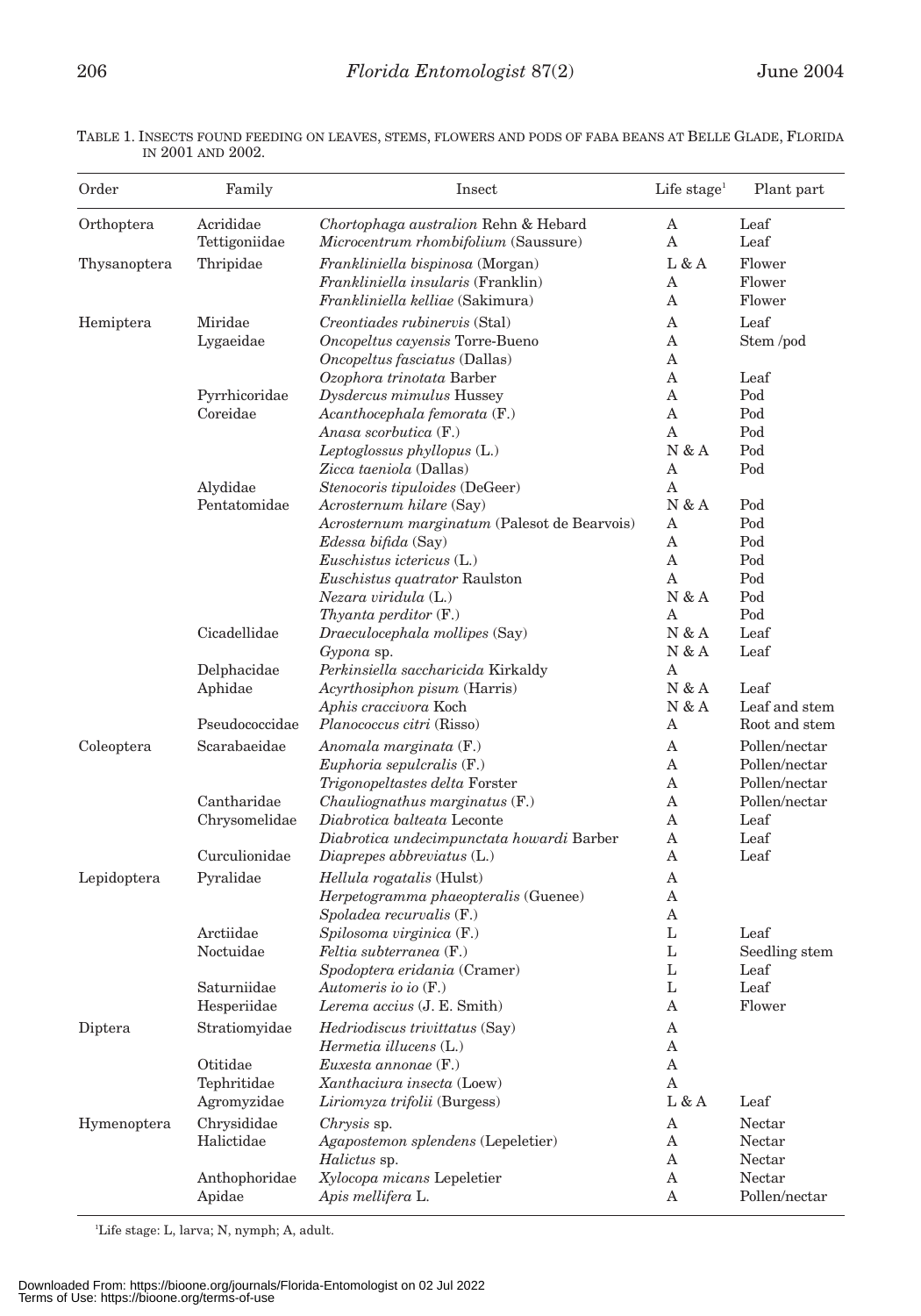| Order       | Family                         | Insect                                                        | Life stage <sup>1</sup> | Observed association            |
|-------------|--------------------------------|---------------------------------------------------------------|-------------------------|---------------------------------|
| Predators   |                                |                                                               |                         |                                 |
| Dermaptera  | Forficulidae                   | Doru taeniatum (Dohrn)                                        | Α                       | General predator                |
| Hemiptera   | Reduviidae                     | $Repi$ taurus $(F.)$                                          | N & A                   | General predator                |
|             |                                | Sinea sp.                                                     | A                       | General predator                |
|             |                                | Zelus longipes $(L)$                                          | N & A                   | General predator                |
|             | Pentatomidae                   | Podisus maculiventris (Say)                                   | A                       | General predator                |
| Coleoptera  | Carabidae                      | Calleida decora (F.)                                          | Α                       | General predator                |
|             | Coccinellidae                  | Brachiacantha decora Casey                                    | L & A                   | Aphid predator                  |
|             |                                | $Coelophora\ in a equalis$ (F.)                               | L & A                   | Aphid predator                  |
|             |                                | $Cycloneda$ sanguinea $(L)$                                   | L & A                   | Aphid predator                  |
|             |                                | Harmonia axyridis (Pallas)                                    | L & A                   | Aphid predator                  |
|             |                                | Hippodamia convergens Guerin-Meneville                        | L & A                   | Aphid predator                  |
|             |                                | Olla v. nigrum (Mulsant)                                      | L & A                   | Aphid predator                  |
| Diptera     | Dolichopodidae                 | Condylostylus sp.                                             | A                       |                                 |
|             |                                | Plagioneurus univittatus Loew                                 | A                       |                                 |
|             | Syrphidae                      | Allograpta oblique (Say)                                      | A                       |                                 |
|             |                                | Palpada vinetorum (F.)                                        | A                       |                                 |
|             |                                | <i>Toxomerus</i> sp.                                          | A<br>Α                  |                                 |
|             | Calliphoridae<br>Sarcophagidae | <i>Phaenicia caeruleiviridis</i> (Macquart)<br>Sarcodexia sp. | A                       |                                 |
|             | Tachinidae                     | Lespesia sp. 1                                                | A                       |                                 |
|             |                                | Lespesia sp. 2                                                |                         |                                 |
|             |                                | Nilea sp.                                                     | A                       |                                 |
|             |                                | Winthemia sp.                                                 | A                       |                                 |
| Hymenoptera | Mutillidae                     | Timulla sp.                                                   | A                       |                                 |
|             | Vespidae                       | Eumenes fraternus Say                                         | A                       | Lepidoptera predator/           |
|             |                                |                                                               |                         | nectar                          |
|             |                                | Pachyodynerus nasidens (Latreille)                            | A                       | Lepidoptera predator/<br>nectar |
|             |                                | Polistes dorsalis (F.)                                        | Α                       | Lepidoptera predator/           |
|             |                                |                                                               |                         | nectar                          |
|             |                                | <i>Polistes major</i> Beauvois                                | Α                       | Lepidoptera predator/<br>nectar |
|             |                                | <i>Polistes metricus</i> Say                                  | A                       | Lepidoptera predator/<br>nectar |
|             | Pompilidae                     | <i>Anoplius</i> sp.                                           | A                       |                                 |
|             | Sphecidae                      | Liris sp.                                                     | Α                       | Lepidoptera predator/<br>nectar |
| Parasitoids |                                |                                                               |                         |                                 |
| Hymenoptera | <b>Braconidae</b>              | <i>Bracon</i> sp.                                             | Α                       |                                 |
|             |                                | Cotesia sp.                                                   | A                       |                                 |
|             | Ichneumonidae                  | Coccygomimus marginellus (Brulle)                             | A                       |                                 |
|             |                                | <i>Exetastes</i> sp.                                          | A                       |                                 |
|             |                                | <i>Pterocormus</i> sp.                                        | Α                       |                                 |
|             |                                | <i>Trogomorpha trogiformis</i> (Cresson)                      | A                       |                                 |
|             | Chalcididae                    | <i>Brachymeria</i> sp.                                        | A                       | Extra floral nectary            |
|             |                                | Conura sp.                                                    | A                       | Extra floral nectary            |

TABLE 2. INSECTS FOUND FEEDING ON OR SEARCHING FOR INSECT HERBIVORES OF FABA BEANS AT BELLE GLADE, FLORIDA IN 2001 AND 2002.

1 Life stage: L, larva; N, nymph; A, adult.

leaves and pods appeared to be evenly distributed across the tested accessions and none were observed to be more attractive than another to the insect herbivores and natural enemies. Collection records in Tables 1 and 2 are pooled across all accessions and both study years. Sixty-one species of insect herbivores and nectaring predators and parasitoids were observed feeding or captured on faba bean leaves, stems, flowers, extra-floral nectaries or pods.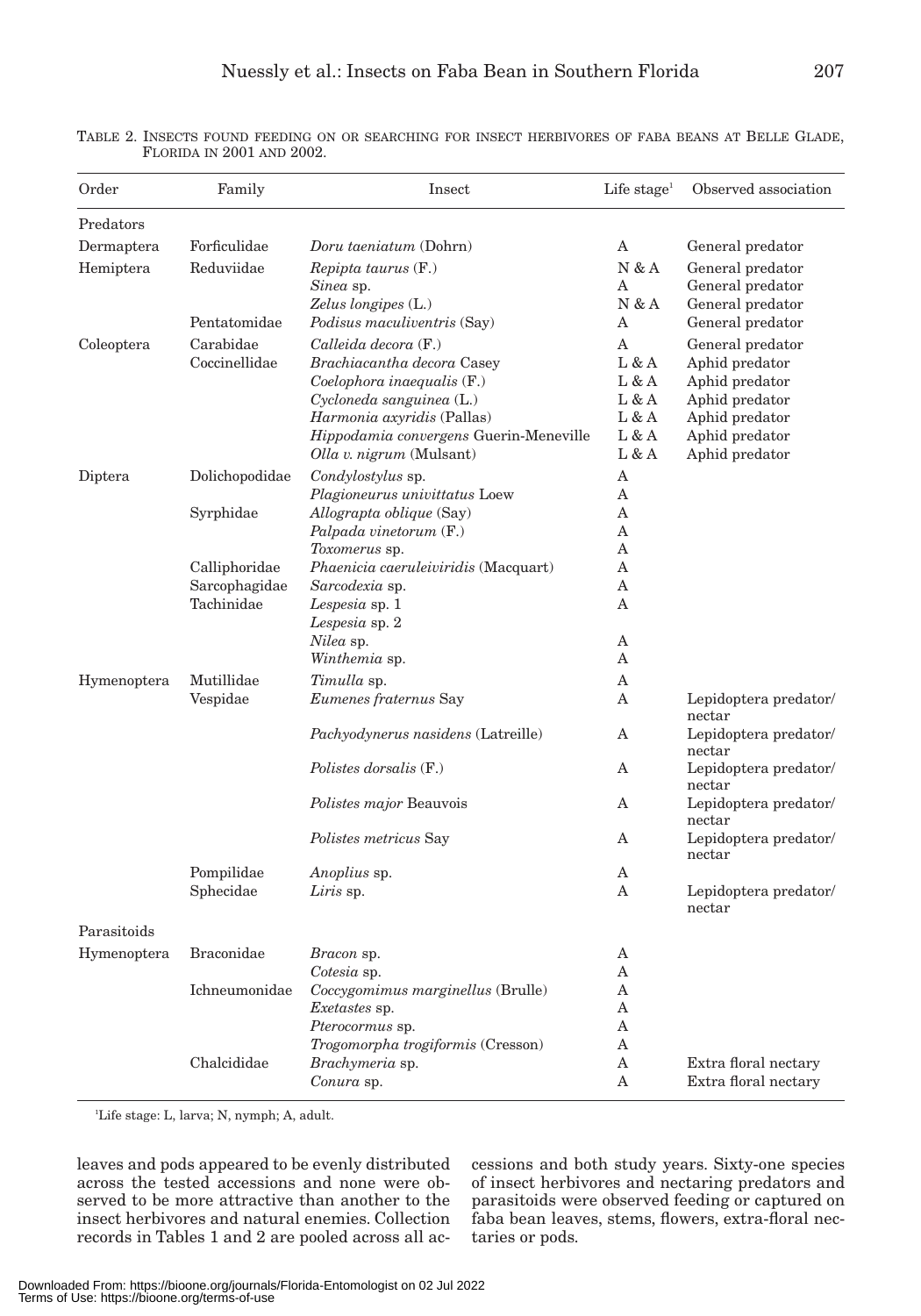Cowpea aphids were the most abundant insects feeding on faba bean leaves in both years of the study. Their feeding was concentrated on the youngest leaf and stem tissue and resulted in stunted terminal growth and distorted leaf expansion. They are known as faba bean pests throughout the Mediterranean and some subtropical and tropical areas where they cause damage from both direct feeding and virus transmission (Cammell & Way 1983). The pea aphid, *Acyrthosiphon pisum*, was a late season colonizer of the crop after initiation of pod set in February 2001, but not in 2002. It utilized a different microhabitat of the plants compared with *Aphis craccivora*, concentrating instead on the underside of leaves in the more protected middle region of the canopy. Lowe (1967) found that *A. pisum* first preferred faba bean stems in the growing terminal before moving to developing leaves. Pea aphids are known for causing more damage from virus transmission than from direct feeding damage (Cammell & Way 1983). *Aphis fabae* is known from Florida (Halbert & Nuessly 2001) and is an aphid pest of faba bean in Nova Scotia, Canada (Patriquin et al. 1988), but it was not observed feeding on the crop in our studies.

A crippling virus, Bidens mottle mosaic, infected the PI accessions tested during the middle of the first year causing stunted terminal growth and chlorotic, disfigured leaves and pods (Baker et al. 2001). While the disease is known from southern Florida on leafy vegetables, and both of the aphids colonizing the plants in our study are known vectors, faba beans are a new host for this virus. No difference is colonization rates of accessions were observed for either cowpea or pea aphids. Two other aphid vectors of Bidens mottle mosaic, *Myzus persicae* (Sulzer) and *Aphis spiraecola* Patch (both Hemiptera: Aphidae), are known from the area (Halbert & Nuessly 2001), but they were not found feeding on or colonizing faba beans during this study. Aphid transmitted viruses have also been reported on faba bean in Guatemala (Vasquez 1988). Plants infested with broad bean mosaic virus in Egypt serve as better hosts of *A. craccivora* allowing them to produce more progeny on infected than on non-infected plants (El-Kady & Salem 1974).

Other piercing-sucking insects observed feeding on leaves (Table 1) included the plant bug *Creontiades rubinervis* (Stal), the seed bug *Ozophora trinotata* Barber, and the leafhoppers *Draeculocephala mollipes* (Say) and *Gypona* sp. Other mirids, including *Lygus* sp., have been reported to produce necrotic spots on leaves that later collapse to form holes (Bardner 1983). Leafhopper feeding damage was also noted by Bardner (1983) to produce distorted growth and stunting on faba beans. While necrotic lesions were observed on leaves in our plantings, it was not confirmed whether they were the result of feeding by these heteropterous and homopterous insects. The lygaeid *Oncopeltus cayensis* Torre-Bueno was observed probing stems and pods, while *O. fasciatus* (Dallas) was not observed feeding on any of the plant structures. Both are known to specialize on various milkweeds (Slater & Baranowski 1990).

Two species of leafminers were found attacking faba bean leaves. The American serpentine leafminer, *Liriomyza trifolii* (Burgess), is a common pest of leafy vegetables throughout Florida (Spencer & Stegmaier 1973). Damage by this insect consisted of feeding and oviposition stipples and mines on leaves, but not pods. Another species of dipterous leafminer produced much wider and longer tunnels lined with a dark residue that was quite obvious without light transmission. This leafminer remains unidentified because repeated attempts to rear adults from larvae in infested leaves held in plastic cups at room temperature were unsuccessful.

Species from several orders were found chewing on faba bean foliage (Table 1). The grasshoppers *Chortophaga australion* Rehn & Hebard and *Microcentrum rhombifolium* (Saussure) ate large jagged edge sections from leaves. Granulate cutworm, *Feltia subterranea* (F.), cut off seedling faba beans at their base. Both cucumber beetle species found in southern Florida, banded cucumber beetle (*Diabrotica balteata* Leconte) and spotted cucumber beetle (*D. undecimpunctata howardi* Barber), produced irregular sized notches on the edge and holes within the youngest fully expanded leaves. These cucumber beetles have a wide adult host feeding range and *D. balteata* is a pest of leafy vegetables and sweet corn in southern Florida (Nuessly & Webb 2002a, b). A single adult Diaprepes root weevil (*Diaprepres abbreviatus* (L.)) was found feeding on the edge of a leaf. The adults of this species have been reported to feed on a variety of vegetables and weeds and the larvae are pests of many crops, including citrus and sugarcane (Simpson et al. 1996), which are grown extensively throughout central and southern Florida. Larvae of the tiger moth (*Spilosoma virginica* (F.)) and Io moth (*Automeris io io* (F.)) were the only Lepidoptera observed to complete development on the plants. Larvae of other species, including the southern armyworm (*Spodoptera eridania* (Cramer)), were collected on plants, but were likely predated by wasps, beetles, bees and assassin bugs (Table 2) before they could complete development. Adults of three species of pyralids were captured while they rested on the plants (Table 1).

Flower and nectar feeders included thrips, beetles, skippers and wasps (Table 1). The thrips *Frankliniella bispinosa* (Morgan), *F. insularis* (Franklin), and *F. kelliae* (Sakimura) fed on pollen, anthers, and other flower parts, but did not cause any noticeable problems with pollination or seed set. Adults of three scarab beetle species were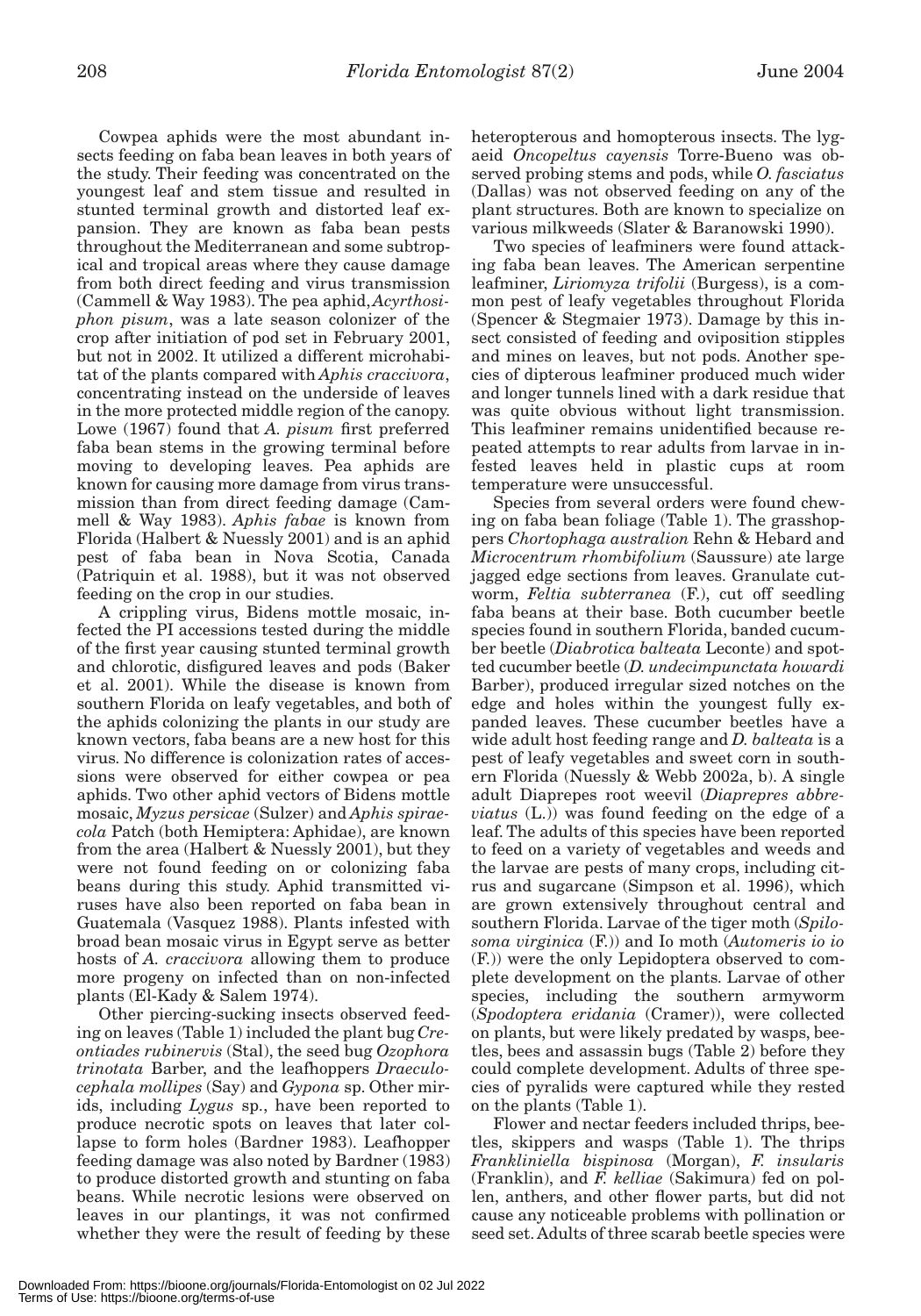found feeding on pollen and nectar within faba bean flowers. *Anomala marginata* (F.) and *Euphoria sepulcralis* (F.) are common flower feeders, with the latter species found feeding at ear tips and armyworm feeding holes of sweet corn (*Zea mays* L.) ears (Nuessly et al. 1999). *Trigonopeltastes delta* Forster is commonly found feeding on fragrant inflorescences of many plants, including the sable or cabbage palm (*Sabal palmetto* (Walt. Lodd.)) (G.S.N., unpublished data). The soldier beetle *Chauliognathus marginatus* (F.) became very common as the seasons progressed, feeding on nectar and pollen within flowers during late afternoon and early evening. Mating pairs were frequently observed. Adults of the hesperiid *Lerema accius* (J.E. Smith) were observed feeding on faba bean flowers. Various bees (Anthophoridae, Halictidae and Apidae) were observed feeding at the flowers (Table 1). While wasps are discussed below, paper wasps (Vespidae), spider wasps (other Sphecidae), and the cuckoo wasp *Chrysis* sp. (Tables 1 and 2) were also observed flying between and feeding from numerous flowers during the day. Two Chalcidoidae species were also observed feeding from extra floral nectaries.

Pod feeders composed the largest guild of faba bean herbivores observed in the experiments (Table 1). The pyrrhocorid *Dysdercus mimulus* Hussey, four species of Coreidae and seven species of Pentatomidae fed on developing pods. *Leptoglossus phyllopus* (L.) was the most common and destructive of the Coreidae that fed and reproduced on the crop. Their nymphs were observed to feed in small groups on pods. This species feeds on a wide variety of cultivated crops, including cowpea (Baranowski & Slater 1986). Pod feeding produced raised, pitted black bumps on the pod surface and black spots on developing seeds. The other coreids found on faba beans in our studies, *Acanthocephala femorata* (F.), *Anasa scorbutica* (F.), and *Zicca taeniola* (Dallas), are more commonly found associated with native plants and have not been identified as pests of leguminous plants (Baranowski & Slater 1986). Pod damage similar to that caused by *L. phyllopus* also was produced by the most commonly encountered stink bug, *Nezara viridula* (L.). This insect also reproduced on the faba beans, although few were observed to complete development. Six other stink bug species (Table 1) were not commonly encountered and were not observed to reproduce on faba beans. Three of these six species, *Acrosternum hilare* (Say) (Simmons & Yeargan 1990), *A. marginatum* (Palesot de Bearvois) (Hallman et al. 1985), and *Thyanta perditor* (F.) (Saunders et al. 1983) are known to cause at least some damage to soybeans or other cultivated legumes.

Dipterous species in the families Stratiomyidae, Otitidae, and Tephritidae were captured while they rested on bin and field planted faba beans, but no feeding associations were noted for these flies. These fly species are commonly found on many species of agronomic crops and weeds throughout southern Florida (G.S.N., unpubl. data).

## Predacious and Parasitic Insects

Twenty-seven species of predator and parasitoid insects were collected during our studies. Larvae of six coccinellid species (Table 2) fed on cowpea aphids and their adults were reared from pupae collected from stems and under leaves of test plants. Raymond et al. (2000) found that *Aphis fabae* feeding on *V. faba* attracted the coccinellid *Adalia bipunctata* L. in laboratory testing, whereas plants without aphids or ones with aphids recently removed did not attract the beetles. Larvae of all three syrphids feed on the sugarcane aphids *Melanaphis sacchari* (Zehntner) and *Sipha flava* (Forbes) (both Hemiptera: Aphidae) in Florida sugarcane fields (Hall 1988).

*Calleida decora* (F.) is a red and iridescent green predacious ground beetle commonly encountered on various cultivated crops throughout the southeastern and into the mid-western United States (Erwin et al. 1977). Larvae and adults of this species were found on the soil and up into the faba bean canopy. It is an important predator of several lepidopterous pests of cotton and soybean (Harris et al. 1985).

Solitary and social wasps (Sphecidae and Vespidae, Table 2) were frequently observed searching leaves that exhibited feeding damage. These wasps normally anesthetize their prey and then either macerate them into "meat balls" to bring back to their nests or use them to provision solitary mud or sub-soil nests for their progeny. Feeding damage associated with medium through large sized Lepidoptera larvae was not common on our faba beans and a few late instar southern armyworm, tiger, and io moth larvae were the only large larvae found. Resistance to armyworm pests in faba beans was not noted in the Clement et al. (1994) review of plant resistance achievements in cool season food legumes. Therefore, we believe that lepidopteran larvae in their early to mid instars succumbed to predation rather than to plant resistance mechanisms.

The assassin bugs *Repipta taurus* (F.), *Zelus longipes* (L.) and *Sinea* sp. were each observed to feed on Lepidoptera larvae, cucumber beetle adults and spiders on faba bean leaves. They are generalist predators found throughout the United States (Blatchley 1926; Reinert 1978; Altieri & Whitcomb 1980). The earwig *Doru taeniatum* (Dohrn) and velvet ant *Timulla* sp. were captured on faba beans without any specific feeding association, however, the former is known as a predator of armyworms, aphids and other soft bodied insects in corn (Jones 1985) and sugarcane (Hall 1988).

Several species of insects caused damage to the crop in our studies. Aphid (*Aphis craccivora*) feed-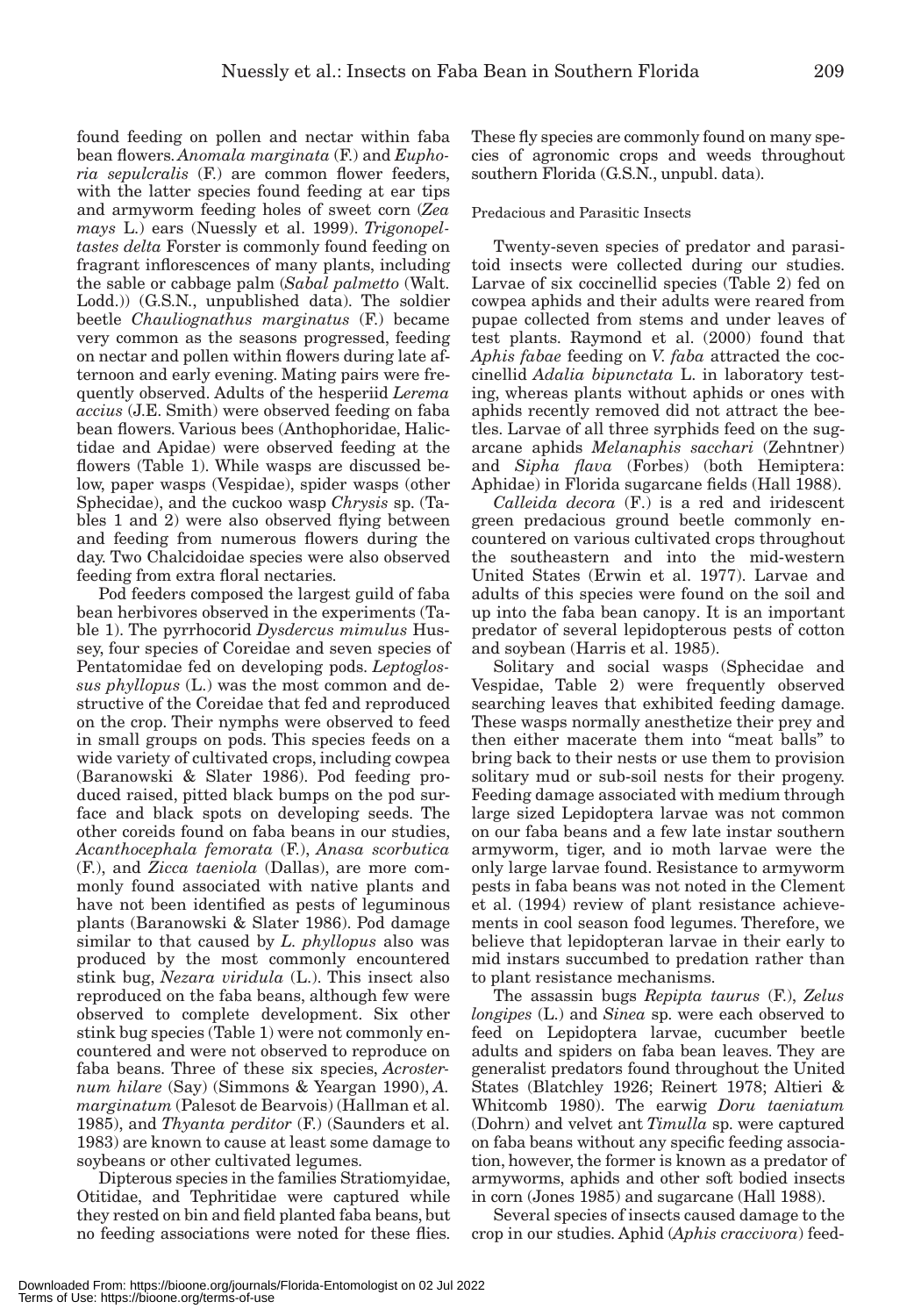ing on terminals and virus infection by colonizing and non-colonizing aphids reduced the growth and reproduction of the crop. Feeding by seed (*Leptoglossus phyllopus*) and stink bugs (*Nezara viridula*) also caused damage to seeds developing within pods. However, other species with known pest associations with warm season beans in Florida were not encountered on faba beans in these limited tests. These included the following important pests of snap beans in Florida (Pernezny et al. 2004; Capinera 2001): melon thrips (*Thrips palmi* Karney) (Thysanoptera: Thripidae), cowpea curculio (*Chalcodermus aeneus* Bohemanor) (Coleoptera: Curculionidae), bean leafroller (*Urbanus proteus* (L.)) (Lepidoptera: Hesperiidae) and lesser cornstalk borer (*Elasmopalpus lignosellus* (Zeller)) (Lepidoptera: Pyralidae).

Faba bean accessions grew well in the south Florida Winter climate during both seasons. Plants produced main stems up to 2.29 m long in the first season during which there were five freeze events, with one down to -6.1°C. These cool season plants grew main stems only 1.83 m long during the warmer second season during which there were no freeze events. Yields of accessions selected for greatest pod development and vegetative growth will be determined in larger block studies to be conducted in following seasons.

### ACKNOWLEDGMENTS

G. B. Edwards, Susan Halbert, John Heppner, Gregg Hodges, Lionel Stange, Gary Steck, and Mike Thomas of the Division of Plant Industry, Bureau of Entomology, Nematology and Plant Pathology, Gainesville, Florida provided insect identifications. We thank Ken Pernezny and Susan Webb for review of the manuscript. This research was supported by the Florida Agricultural Experiment Station and the Florida and Georgia Dairy Research Board. It was approved for publication as Journal Series No. R-09526

#### REFERENCES CITED

- ALTIERI, M. A., AND W. H. WHITCOMB. 1980. Predaceous and herbivorous arthropods associated with camphorweed *Heterotheca subaxillaris* in north Florida USA. J. GA. Entomol. Soc. 15: 290-299.
- BAKER, C. A., R. N. RAID, AND B. T. SCULLY. 2001. Natural infection of *Vicia faba* by Bidens mottle virus in Florida. Plant Disease. 85 (12): 1290.
- BARANOWSKI, R. M., AND J. A. SLATER. 1986. Coreidae of Florida. (Hemiptera: Heteroptera). Florida Dept. Agric and Consumer Serv., Arthropods of Florida and Neighboring Land Areas, Volume 7, Div. Plant Industry, Gainesville, FL, 82 pp.
- BARDNER, R. 1983. Pests of *Vicia faba* L. other than aphids and nematodes, pp. 371-390. *In* P. D. Hebblethwaite [ed.], The Faba Bean (*Vicia faba* L.) A Basis for Improvement. Butterworths, London.
- BLATCHLEY, W. S. 1926. Heteroptera, or true bugs of eastern North America, with especial reference to the faunas of Indiana and Florida. The Nature Publishing Co., Indianapolis, IN, 1116 pp.
- BOND, D. A. LAWES, G. C. HAWTIN, M. C. SAXENA, AND J. H. STEPHENS. 1985. Faba bean (*Vicia faba* L.), pp. 199-265 *In* R. J. Summerfield and E. H. Roberts [eds.] Grain Legume Crops, Collins, London.
- CAMMELL, M. E., AND M. J. WAY. 1983. Aphid Pests, pp. 315-346. *In* P. D. Hebblethwaite [ed.], The Faba Bean (*Vicia faba* L.), A Basis for Improvement. Butterworths, London.
- CAPINERA, J. L. 2001. Handbook of Vegetable Pests. Academic Press, San Diego. 729 pp.
- CLEMENT, S. L., N. EL-DIN, SHARAF EL-DIN, S. WEIGAND, AND S. S. LATEEF. 1994. Research achievements in plant resistance to insect pests of cool season food legumes, pp. 290-304. *In* F. J. Muehlbauer and W. J. Kaiser [eds.], Expanding the Production and Use of Cool Season Food Legumes, Proc. Second International Food Legume Research Conf. on Pea, Lentil, Faba Bean Chickpea and Grasspea, Cairo, Egypt. Kluwer Academic Publishers.
- EL-KADY, E. A., AND A. A. SALEM. 1974. Effect of the presence of broad bean mosaic virus on the biology of *Aphis craccivora* Koch. (Homoptera: Aphididae). Bull. Soc. Ent. Egypte 57: 319-323.
- ERWIN, T. L., D. R. WHITEHEAD, AND G. E. BALL. 1977. Family 4. Carabidae. *In* R. H. Arnett, Jr. [ed.], Checklist of the Beetles of North and Central America and the West Indies, Vol. 1, The Ground Beetles, Water Beetles, and Related Groups. Flora and Fauna Publications, Gainesville, FL.
- FLORIDA AGRICULTURAL STATISTICS SERVICE. 2001. Florida Agricultural Statistics Vegetable Summary 1999-2000. Orlando, FL.
- HALBERT, S. E., AND G. S. NUESSLY. 2004. Species composition of Florida aphid fauna. *In* J. C. Simon, C. A. Dedryver, C. Rispe, and M. Hullé [eds.], Aphids in a New Millenium, Proc. Sixth International Symposium on Aphids, INRA Editions, Paris, France. (in press)
- HALL, D. G. 1988. Insects and mites associated with sugarcane in Florida. Florida Entomol. 71: 138-150.
- HALLMAN, G. J., C. G. MORALES, J. M. M. HOLLANDS, AND A. OREE. 1985. Infestacion por el chinche verde de frijol *Acrosternum marginatum* (Palesot de Bearvois) sobre redimientro de *Phaseolus vulgaris* L.: su efecto. Turrealba 36: 21-24.
- HARRIS, D. L., R. C. HEMENWAY, JR., AND W. H. WHIT-COMB. 1985. *Calleida decora* (Fabricius) (Coleoptera Carabidae). Entomology Circ. 278. Florida Dept. Agric and Consumer Serv., Div. Plant Industry, Gainesville, FL, 2 pp.
- JONES, R. W. 1985. Biology and ecology of the earwig, *Doru taeniata* (Dohrn) and evaluation as a predator of *Spodoptera frugiperda* attacking corn and sorghum in Honduras. Ph. D. Dissertation, Texas A&M University, College Station, TX.
- LOWE, H. J. B. 1967. Interspecific differences in the biology of aphids (Homoptera: Aphididae) on leaves of *Vicia faba*. I. Feeding behaviour. Ent. exp. Appl. 10: 347-357.
- NUESSLY, G. S., AND S. E. WEBB. 2002a. Insect Management for Leafy Vegetables (Lettuce, Endive and Escarole). Entomology & Nematology Department, Florida Cooperative Extension Service, Institute of Food and Agricultural Sciences, University of Florida, ENY-475. http://edis.ifas.ufl.edu/IG161.
- NUESSLY, G. S., AND S. E. WEBB. 2002b. Insect Management for Sweet Corn. Entomology & Nematology Department, Florida Cooperative Extension Service,